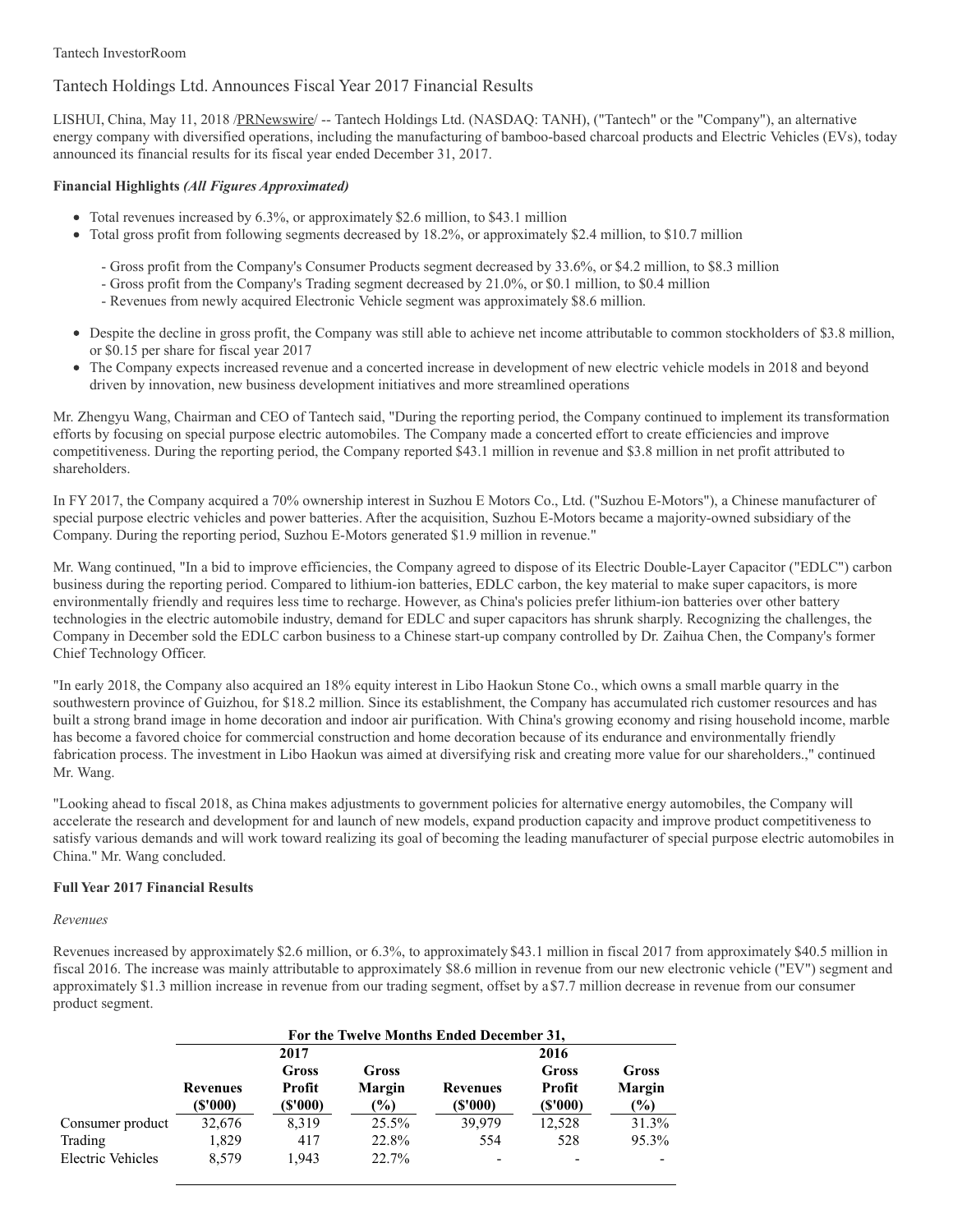| Total | $-3.084$ | 10.679 | 24.8% | 40.533 | 13.056 | 32.2% |
|-------|----------|--------|-------|--------|--------|-------|
|       |          |        |       |        |        |       |

Revenues for the consumer product segment decreased by \$7.7 million, or 18%, to \$32.7 million for fiscal 2017 from \$40.0 million for fiscal 2016. The gross margin of our consumer product segment decreased from 31.3% in fiscal 2016 to 25.5% in fiscal 2017. The decrease in our revenue from our consumer product segment in 2017 was due to decreasing orders from the company's traditional selling channels. During fiscal 2017, the Company gradually reduced its relationships with certain supermarket customers with low selling prices and unfavorable profit margins. On the other hand, the Company increased sales to distributors during the current period. In response to market competition, the Company also reduced its average selling price by approximately 3% to 5% to satisfy customers' demand in fiscal 2017 as compared to fiscal 2016.

In our trading segment, revenue was approximately \$1.8 million in fiscal 2017, increasing 230% from \$0.6 million in fiscal 2016. In fiscal 2016, we dropped the trading business of non-"Charcoal Doctor" products, because those products disrupted our own branded charcoal products sales. The change in marketing strategy caused lower sales volume and revenue in fiscal 2016. Starting in fiscal 2017, the Company focused on promoting "Charcoal Doctor" products in the market. As a result, our domestic sales of "Charcoal Doctor" products increased from \$0.1 million in fiscal 2016 to \$1.4 million in fiscal 2017, while export sales remained around \$0.4 million in both years. The gross margin in export sales is generally higher than in domestic sales. The decline in gross margin in fiscal 2017 was due to the fact that approximately 76% of sales in fiscal 2017 were made to the domestic market with lower margins, compared to only 19% sales to domestic market in fiscal 2016.

On July 12, 2017, the Company completed the acquisition of 70% of the equity interests of Suzhou E-Motors Co., Ltd ("E-Motors"), a specialty electric vehicles and power batteries manufacturer based in Zhang Jia Gang City, Jiangsu Province, People's Republic of China. The revenue for our new EV segment was approximately \$8.6 million in fiscal 2017 with a gross margin of 22.6%. The Company sold 196 electronic vehicles in fiscal 2017 with an average price of approximately \$47,000.

As mentioned above, until recently, the Company had another Biofuel Energy segment, which primarily produces and sells BBQ charcoal and bamboo-based fuel for EDLC. Our EDLC carbon and low emission barbecue charcoal products are facing increasing challenges from rapid technology innovation, competition from large international rivals, and our limited sales network for these products. Thus, we decided to cease operations of our EDLC carbon segment and sold certain key assets to an entity headed by our former Chief Technology Officer. On December 14, 2017, the Company and ZheJiang Apeikesi Energy Technology Co., Ltd signed a purchase agreement, pursuant to which, the Purchaser agreed to acquire certain assets and all copyrights and technology know-how related to EDLC carbon business from the Company's whollyowned subsidiary Tantech Energy.

#### *Cost of revenues*

Our cost of revenues increased by approximately \$4.9 million or 17.9% to approximately \$32.4 million in fiscal 2017 from approximately \$27.5 million in fiscal 2016. The increase in cost of revenues was mainly attributable to approximately \$6.6 million cost of revenue for EV segment.

# *Gross profit*

Our gross profit decreased by approximately \$2.3 million, or 18.2%, to approximately \$10.7 million in fiscal 2017 from approximately \$13 million in fiscal 2016. The gross profit margin was 24.8% in fiscal 2017, as compared to 32.2% in fiscal 2016. On a segment basis, gross margins for consumer product and trading were 25.5% and 22.8%, respectively, for fiscal 2017, compared to 31.3%, and 95.4%, respectively, for fiscal 2016. The decrease in gross margin was primarily attributable to the lower selling price related our consumer products and trading segment in fiscal 2017.

#### *Selling expenses*

Selling expenses increased by approximately \$0.1 million to approximately \$0.8 million in fiscal 2017 compared to approximately \$0.7 million in fiscal 2016. The increase in selling expenses was primarily attributable to \$0.3 million of selling expense in our EV segment, which is our new business segment acquired in fiscal 2017. The selling expense for our consumer product segment and trading segment decreased by \$0.2 million comparing to fiscal 2016.

# *General and administrative expenses*

Our general and administrative expenses increased by approximately \$1.0 million or 28.4%, to approximately \$4.7 million in fiscal 2017 from approximately \$3.6 million in fiscal 2016. The increase was primarily attributable to additional allowances of \$2.6 million provided for the accounts receivable as of December 31, 2017.

# *Research and development expenses*

Research and development expenses increased by \$0.5 million, or 358.4%, to \$0.6 million in fiscal 2017 from \$0.1 million in fiscal 2016. The increase was primarily due to our R&D efforts in our new EV segment during the second half of fiscal 2017. We intend to focus more efforts on the EV segment going forward.

#### *Provision for income taxes*

Our provision for income taxes was approximately \$1.5 million in fiscal 2017, an increase of approximately \$0.2 million or 11.2% from approximately \$1.4 million in fiscal 2016. Even though the Company had a lower income before income tax from continuing operations, the Company provided full valuation allowance on bad debt reserves due to uncertainties in realizing those tax benefits in the future, which resulted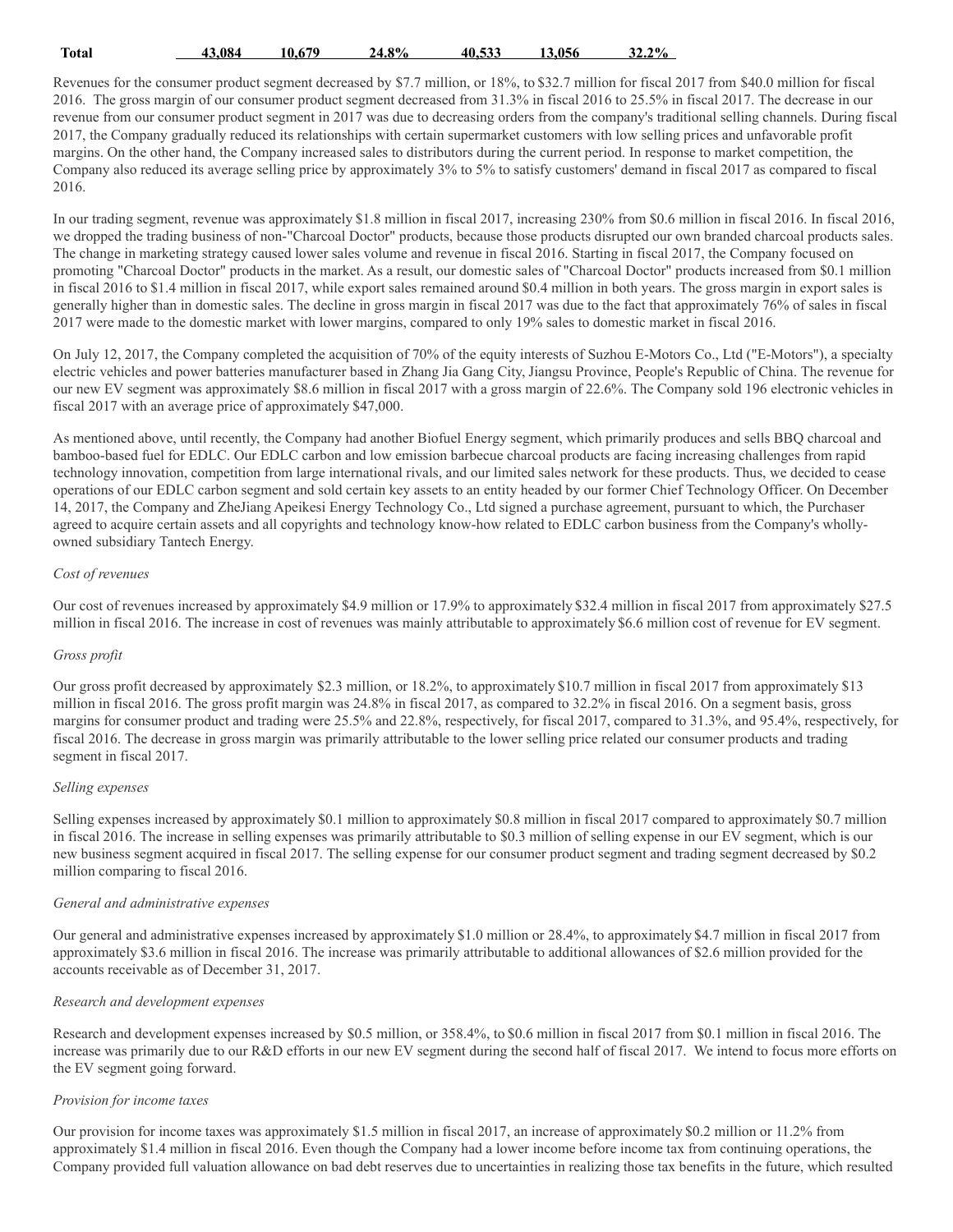in higher income tax provision in fiscal 2017.

#### *Net income attributable to common stockholders*

Our net income attributable to common stockholders was approximately \$3.8 million in fiscal 2017, a decrease of approximately \$0.5 million from approximately \$4.3 million in fiscal 2016. The decrease was attributable to the factors described above.

# **Recent Updates**

As previously reported, on January 10, 2018, the Company signed a share purchase agreement (the "Agreement") with Shanghai Shicai Minerals Co., Ltd. ("Shanghai Shicai") to acquire all of the shares of Lishui Xincai Industrial Co., Ltd. ("Lishui XinCai"), a wholly-owned subsidiary of Shanghai Shicai, at a price of approximately \$18.2 million (or RMB 120 million). Lishui Xincai owns 18% of the equity interests in Libo Haokun Stone Co., Ltd. ("Libo Haokun"). Following the completion of the acquisition, the Company indirectly holds a 18% stake in Libo Haokun. Libo Haokun holds a government-issued permit and has the exclusive right to mine a 0.11-square-kilometer marble quarry in the southwestern province of Guizhou, China. According to a geological report issued by Liaoning Nuclear Geological Survey Institute in June 2016, the quarry had estimated reserves of approximately 4.02 million cubic meters of ores.

#### **About Tantech Holdings Ltd.**

Established in 2001 and headquartered in Lishui City, Zhejiang Province, China, Tantech Holdings Ltd., together with its subsidiaries, primarily develops and manufactures bamboo-based charcoal products in China and internationally. It operates through three segments: Consumer Products, Trading, and Electric Vehicles. The company produces pressed and formed charcoal briquettes for use in grills, incense burners, and other applications under the Algold brand. It also offers Charcoal Doctor branded products, such as air purifiers and humidifiers, automotive accessories for air purification, underfloor humidity control, pillows and mattresses, wardrobe deodorizers, mouse pads and wrist mats, refrigerator deodorants, charcoal toilet cleaner disks, liquid charcoal cleaners, shoe insoles, and decorative charcoal gifts. In addition, the Company provides liquid byproduct consists of bamboo vinegar that is used in disinfectants, detergents, lotions, specialized soaps, toilet cleaners, and fertilizers, as well as in various agricultural applications. Further, it recently acquired a majority stake in Suzhou E-Motors as it has begun a focus on manufacturing special purpose electric vehicles and power batteries. The Company provides its products for industrial energy applications, as well as household cooking, heating, purification, agricultural, and cleaning uses. The company also exports its bamboo vinegar and bamboo charcoal purification products. For more information about Tantech Holdings Ltd., please visit: [http://www.tantechholdings.com](http://www.tantechholdings.com/)

#### *Forward-Looking Statements*

This news release contains forward-looking statements as defined by the Private Securities Litigation Reform Act of 1995. Forward-looking statements include statements concerning plans, objectives, goals, strategies, future events or performance, and underlying assumptions and other statements that are other than statements of historical facts. These statements are subject to uncertainties and risks including, but not limited to, product and service demand and acceptance, changes in technology, economic conditions, the impact of competition and pricing, government regulations, and other risks contained in reports filed by the company with the Securities and Exchange Commission. All such forward-looking statements, whether written or oral, and whether made by or on behalf of the Company, are expressly qualified by this cautionary statement and any other cautionary statements which may accompany the forward-looking statements. In addition, the Company disclaims any obligation to update any forward-looking statements to reflect events or circumstances after the date hereof.

For more information please contact:

**Tantech Holdings Ltd.** Ms. Ye Ren IR Manager +86-578-261-2869 [ir@tantech.cn](mailto:ir@tantech.cn)

#### **Tantech Holdings Ltd and Subsidiaries Consolidated Balance Sheets (In US Dollars)**

|                                                     | December 31,<br>2017 |            | December 31,<br>2016 |            |
|-----------------------------------------------------|----------------------|------------|----------------------|------------|
| <b>Assets</b>                                       |                      |            |                      |            |
| <b>Current Assets</b>                               |                      |            |                      |            |
| Cash and cash equivalents                           | S                    | 9.941.040  | S.                   | 5,942,842  |
| Restricted cash                                     |                      | 3,901,526  |                      | 328,254    |
| Notes receivable                                    |                      | 15.370     |                      |            |
| Accounts receivable from continuing operations, net |                      | 44,834,930 |                      | 35,904,345 |
| Accounts receivable from EDLC business, net         |                      | 5,420,047  |                      | 4,736,547  |
| Inventories, net                                    |                      | 2,762,016  |                      | 1,075,573  |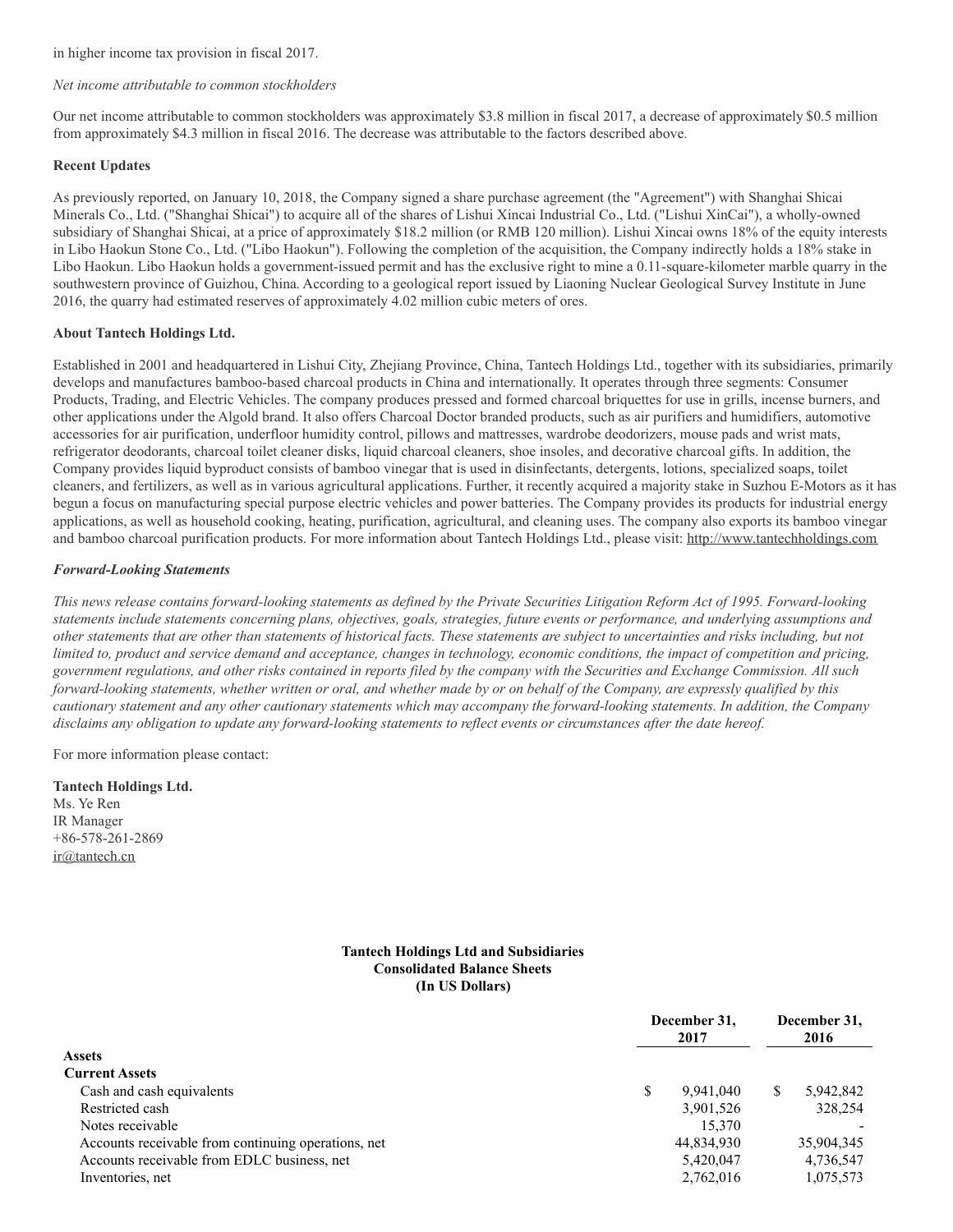| Advances to suppliers from continuing operations, net<br>Advances to suppliers from EDLC business, net |              | 11,290,625<br>6,230,340 |              | 10,055,316<br>4,739,235 |
|--------------------------------------------------------------------------------------------------------|--------------|-------------------------|--------------|-------------------------|
| Prepaid value-added taxes                                                                              |              | 3,131,667               |              | 680,857                 |
| Other receivables, net                                                                                 |              | 1,688,625               |              | 70,683                  |
| Current assets from discontinued operation                                                             |              | 28,699                  |              | 123,177                 |
| <b>Total current assets</b>                                                                            |              | 89,244,885              |              | 63,656,829              |
|                                                                                                        |              |                         |              |                         |
| Property, plant and equipment, net                                                                     |              | 9,883,846               |              | 8,677,977               |
| <b>Other Assets</b>                                                                                    |              |                         |              |                         |
| Account receivable - long term                                                                         |              | 1,502,518               |              |                         |
| Advances to suppliers                                                                                  |              | 2,109,005               |              | 8,638,260               |
| Manufacturing rebate receivable                                                                        |              | 9,269,118               |              |                         |
| Deferred tax assets                                                                                    |              |                         |              | 94,153                  |
| Intangible assets, net                                                                                 |              | 17,476,430              |              | 1,788,178               |
| Deposit for asset acquisition                                                                          |              |                         |              | 431,913                 |
| Deposit for business acquisition                                                                       |              |                         |              | 10,423,500              |
| Goodwill                                                                                               |              | 9,001,924               |              |                         |
| Non-current assets from discontinued operations                                                        |              |                         |              | 591,857                 |
| <b>Total Assets</b>                                                                                    |              | 138,487,726             | \$           | 94,302,667              |
|                                                                                                        |              |                         |              |                         |
| <b>Liabilities and Equity</b><br><b>Current Liabilities</b>                                            |              |                         |              |                         |
| Short-term bank loans                                                                                  |              |                         | \$           | 6,694,652               |
|                                                                                                        | \$           | 5,208,893<br>6,975,526  |              |                         |
| Bank acceptance notes payable<br>Accounts payable from continuing operations                           |              | 5,543,226               |              | 1,727,652<br>575,487    |
| Accounts payable from EDLC business                                                                    |              | 1,643,579               |              | 1,372,071               |
| Due to related parties                                                                                 |              | 2,995,228               |              |                         |
| Customer deposits                                                                                      |              | 1,198,661               |              | 799,510                 |
| Taxes payable                                                                                          |              | 796,182                 |              | 720,492                 |
| Due to third parties                                                                                   |              | 708,864                 |              | 846,837                 |
| Accrued liabilities and other payables                                                                 |              | 1,719,103               |              | 1,359,897               |
| <b>Total Current Liabilities</b>                                                                       |              | 26,789,262              |              | 14,096,598              |
|                                                                                                        |              |                         |              |                         |
| Deferred tax liability                                                                                 |              | 2,086,086               |              |                         |
| <b>Total Liabilities</b>                                                                               |              | 28,875,348              |              | 14,096,598              |
| <b>Stockholders' Equity</b>                                                                            |              |                         |              |                         |
| Common stock, \$0.001 par value, 50,000,000 shares authorized,                                         |              |                         |              |                         |
| $28,703,242$ and $24,311,935$ shares issued and outstanding as of December 31, 2017 and 2016,          |              |                         |              |                         |
| respectively                                                                                           |              | 28,703                  |              | 24,312                  |
| Additional paid-in capital                                                                             |              | 39,067,328              |              | 26,603,511              |
| Statutory reserves                                                                                     |              | 6,461,788               |              | 6,461,788               |
| Retained earnings                                                                                      |              | 56,356,369              |              | 52,589,154              |
| Accumulated other comprehensive loss                                                                   |              | (1,101,270)             |              | (5,472,696)             |
| <b>Total Stockholders' Equity</b>                                                                      |              | 100,812,918             |              | 80,206,069              |
| Noncontrolling interest                                                                                |              | 8,799,460               |              |                         |
| <b>Total Equity</b>                                                                                    |              | 109,612,378             |              | 80,206,069              |
| <b>Total Liabilities and Equity</b>                                                                    | $\mathbb{S}$ | 138,487,726             | $\mathbb{S}$ | 94,302,667              |

#### **Tantech Holdings Ltd and Subsidiaries Consolidated Statements of Income and Comprehensive Income (Loss) (In US Dollars)**

|                         |                            | For the Years Ended December 31, |                            |  |  |  |  |
|-------------------------|----------------------------|----------------------------------|----------------------------|--|--|--|--|
|                         | 2017                       | 2016                             | 2015                       |  |  |  |  |
| Revenues                | 43.084.397<br><sup>S</sup> | \$ 40.532.595                    | 46.814.536<br><sup>S</sup> |  |  |  |  |
| <b>Cost of revenues</b> | 32,405,887                 | 27,476,070                       | 32,082,693                 |  |  |  |  |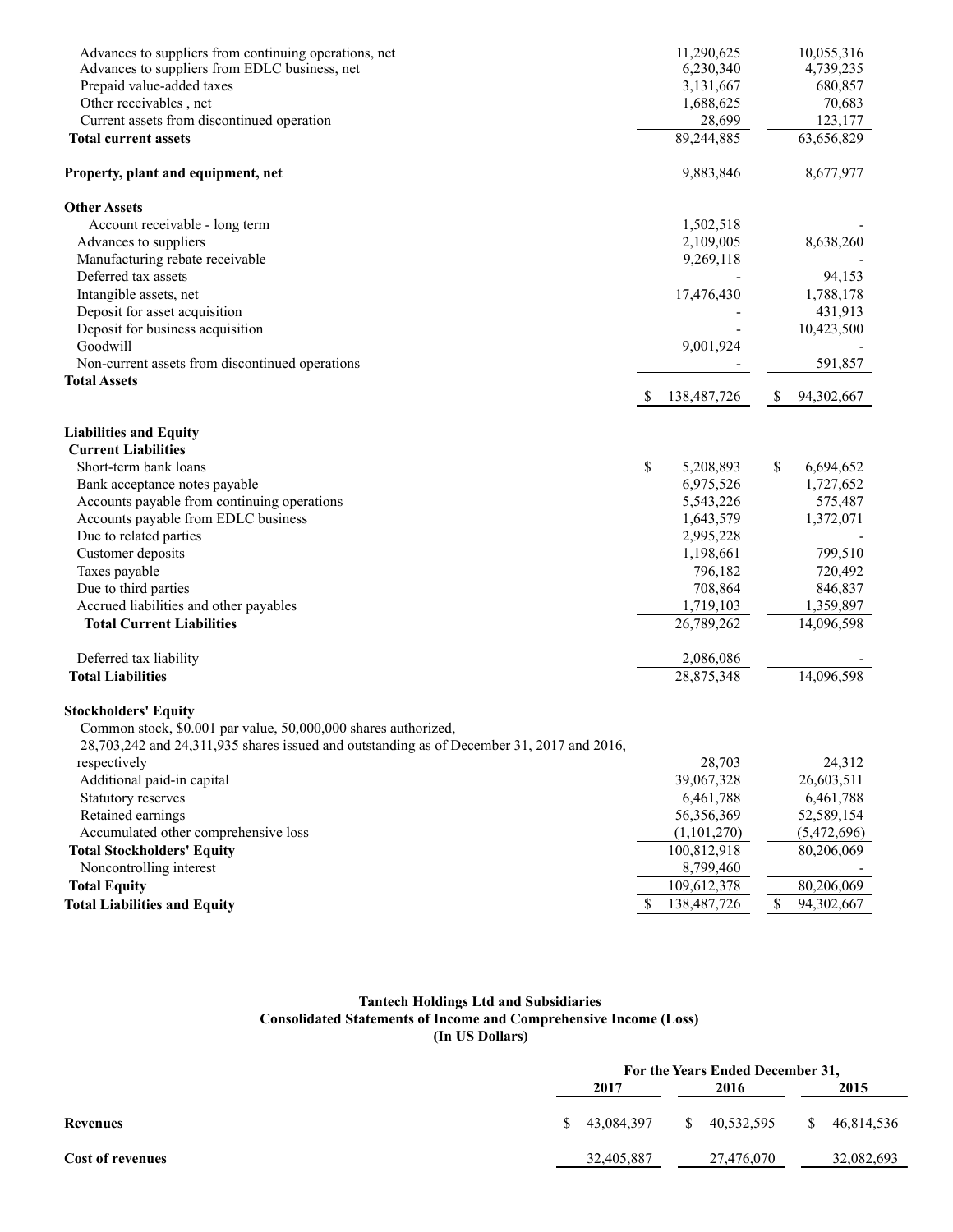| <b>Gross Profit</b>                                                                               |                          | 10.678.510 |              | 13.056.525  |                          | 14.731.843             |
|---------------------------------------------------------------------------------------------------|--------------------------|------------|--------------|-------------|--------------------------|------------------------|
| <b>Operating expenses</b>                                                                         |                          |            |              |             |                          |                        |
| Selling expenses                                                                                  |                          | 790,191    |              | 690.024     |                          | 857,115                |
| General and administrative expenses                                                               |                          | 4,653,294  |              | 3,622,959   |                          | 4,723,387              |
| Research and development expenses                                                                 |                          | 627,577    |              | 136,625     |                          | 1,084,867              |
| Total operating expenses                                                                          |                          | 6,071,062  |              | 4,449,608   |                          | 6,665,369              |
| Income from operations                                                                            |                          | 4,607,448  |              | 8,606,917   |                          | 8,066,474              |
| Other income (expenses)                                                                           |                          |            |              |             |                          |                        |
| Interest income                                                                                   |                          | 18,750     |              | 588         |                          | 82,579                 |
| Interest expense                                                                                  |                          | (551, 545) |              | (470, 656)  |                          | (410, 471)             |
| Government subsidy income                                                                         |                          |            |              | 52,597      |                          | 326,018                |
| Other income, net                                                                                 |                          | 436,163    |              | 98,994      |                          | 1,088,334              |
| Total other income (expenses)                                                                     |                          | (96, 632)  |              | (318, 477)  |                          | 1,086,460              |
| Income before income taxes                                                                        |                          | 4,510,816  |              | 8,288,440   |                          | 9,152,934              |
| <b>Provision for income taxes</b>                                                                 |                          | 1,528,003  |              | 1,367,270   |                          | 2,115,915              |
| Net income from continuing operations                                                             |                          | 2,982,813  |              | 6,921,170   |                          | 7,037,019              |
| <b>Discontinued operation:</b>                                                                    |                          |            |              |             |                          |                        |
| Net income (loss) from discontinued operations                                                    |                          | 30,318     |              | (2,313,477) |                          | 1,889,734              |
| Net income                                                                                        |                          | 3,013,131  |              | 4,607,693   |                          | $\overline{8,}926,753$ |
| Less: Net loss (income) attributable to the noncontrolling interest from continuing<br>operations |                          | 754,084    |              | (308, 442)  |                          | (487, 928)             |
|                                                                                                   |                          |            |              |             |                          |                        |
| Net income attributable to common stockholders of Tantech Holding Inc.                            | $\mathbb S$              | 3,767,215  | $\mathbb{S}$ | 4,299,251   |                          | 8,438,825              |
| Net income<br>Other comprehensive income:                                                         |                          | 3,013,131  |              | 4,607,693   |                          | 8,926,753              |
| Foreign currency translation income (losses)                                                      |                          | 4,341,324  |              | (5,448,209) |                          | (3,977,179)            |
| Comprehensive gain (loss)                                                                         |                          | 7,354,455  |              | (840, 516)  |                          | 4,949,574              |
| Less: Comprehensive loss attributable to noncontrolling interest                                  |                          | 784,186    |              | (70,029)    |                          | (289,069)              |
| Comprehensive income (loss) attributable to common stockholders of Tantech<br><b>Holding Inc.</b> | $\mathbb{S}$             | 8,138,641  | $\mathbb{S}$ | (910, 545)  | $\mathbb S$              | 4,660,505              |
| Earnings Per share -Basic and Diluted                                                             |                          |            |              |             |                          |                        |
| Continuing operations                                                                             | $\frac{1}{2}$            | 0.15       | $\sqrt{3}$   | 0.19        | $\sqrt{3}$               | 0.40                   |
| Discontinuing operations                                                                          | $\overline{\mathcal{S}}$ | 0.00       | $\sqrt{S}$   | (0.10)      | $\overline{\mathcal{S}}$ | 0.09                   |
| Weighted Average Shares Outstanding - Basic and diluted                                           |                          |            |              |             |                          |                        |
| Continuing operations and discontinued operations                                                 |                          | 25,971,912 |              | 23,019,185  |                          | 21,240,548             |

# **Tantech Holdings Ltd and Subsidiaries Consolidated Statements of Cash Flows (In US Dollars)**

|                                                                        | For the Years Ended December 31, |           |   |           |    |             |
|------------------------------------------------------------------------|----------------------------------|-----------|---|-----------|----|-------------|
|                                                                        |                                  | 2017      |   | 2016      |    | 2015        |
| Cash flows from operating activities                                   |                                  |           |   |           |    |             |
| Net income                                                             | \$                               | 3,013,131 | S | 4,607,693 | S. | 8,926,753   |
| Net (income) loss from discontinued operations                         |                                  | (30,318)  |   | 2,313,477 |    | (1,889,734) |
| Net income from continuing operations                                  |                                  | 2,982,813 |   | 6,921,170 |    | 7,037,019   |
| Adjustments to reconcile net income to net cash                        |                                  |           |   |           |    |             |
| provided by (used in) operating activities from continuing operations: |                                  |           |   |           |    |             |
| Allowance for doubtful accounts - accounts receivable                  |                                  | 2,632,813 |   | 239,487   |    | 949,823     |
| Allowance for doubtful accounts - advance to suppliers                 |                                  | (45,507)  |   | 927,218   |    | (47, 883)   |
| Allowances for doubtful accounts - loan to third parties               |                                  | (16,827)  |   | 59,742    |    |             |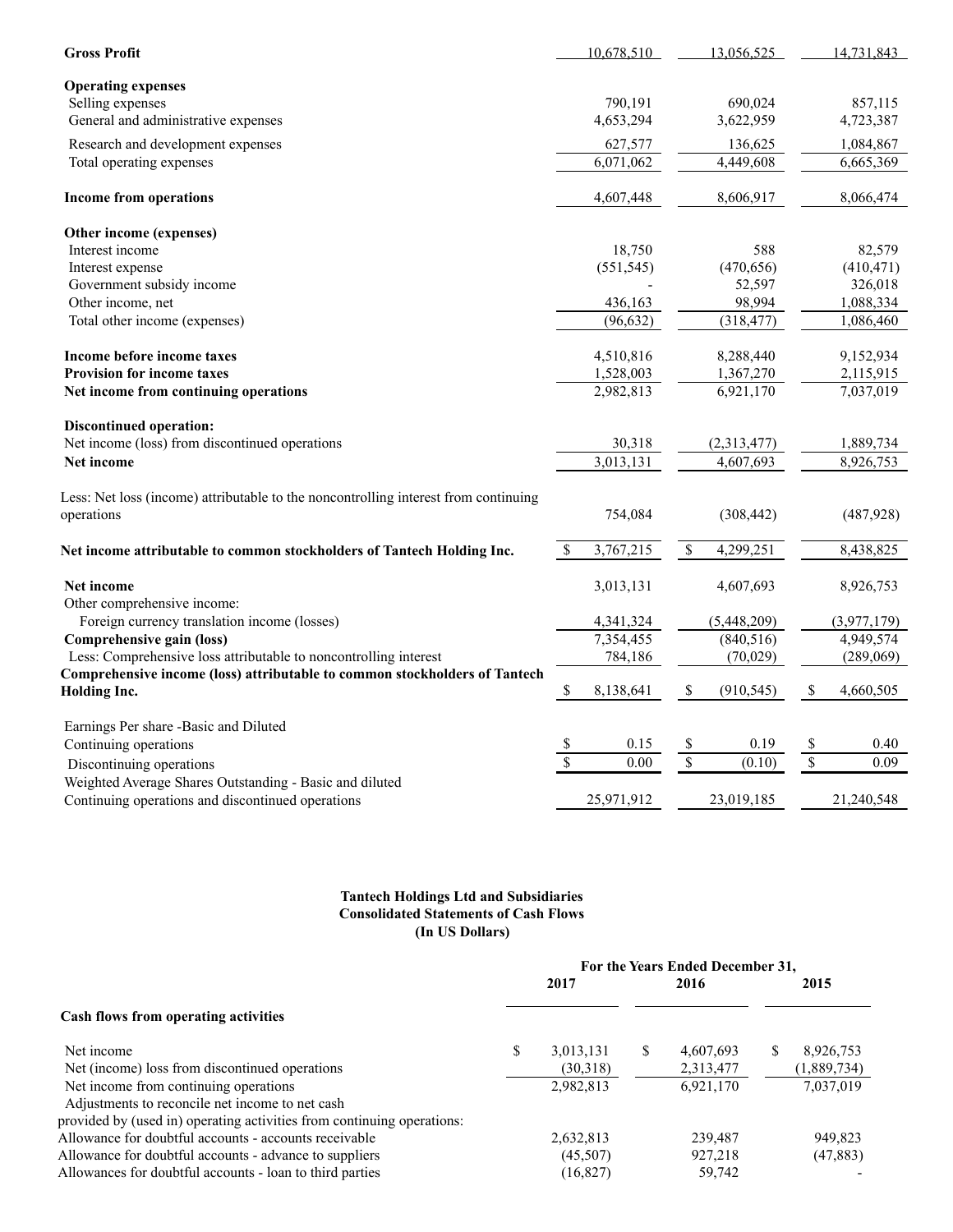| Inventory reserve (recovery)<br>Depreciation expense                   | 613,908<br>613,296         | (84,414)<br>534,252                  | 156,775<br>546,528                                    |
|------------------------------------------------------------------------|----------------------------|--------------------------------------|-------------------------------------------------------|
| Amortization of intangible asset                                       | 201,647                    | 39,659                               | 9,811                                                 |
| Gain from disposal of property, plant and equipment                    |                            |                                      | 197,026                                               |
| Changes in operating assets and liabilities:                           |                            |                                      |                                                       |
| Accounts receivable                                                    | (1,378,315)                | (3,192,557)                          | (212, 550)                                            |
| Advances to suppliers                                                  | 4,127,511                  | (11, 438, 701)                       | (5,762,321)                                           |
| Inventory                                                              | 845,496                    | (97, 373)                            | 20,295                                                |
| Other receivables                                                      | (812, 643)                 | (11, 192)                            | (49, 507)                                             |
| Government rebate receivable                                           | (2,942,190)                |                                      |                                                       |
| Accounts payable                                                       | (955,969)                  | (965,208)                            | (486, 409)                                            |
| Accrued liabilities and other payables                                 | (1,450,958)                | 346,725                              | 728,339                                               |
| Customer deposits                                                      | (377,020)                  | 244,020                              | 76,546                                                |
| Taxes payable                                                          | (2,102,969)                | 87,175                               | (1,516,650)                                           |
| Decrease (increase) in deferred tax liability                          |                            | (98, 473)                            |                                                       |
| Net cash provided (used in) by continuing operations                   | 1,335,086                  | (6,488,470)                          | 1,646,842                                             |
| Net cash provided by (used in) discontinued operating activities       | 968,949                    | (544, 582)                           | 2,803,690                                             |
| Net cash provided by (used in) operating activities                    | 2,304,035                  | (7,033,052)                          | 4,450,532                                             |
| Cash flows from investing activities                                   |                            |                                      |                                                       |
| Acquisition of property, plant and equipment                           | (82, 263)                  | (10, 819)                            | (242, 552)                                            |
| Proceeds from disposal of property, plant and equipment                |                            |                                      | 32,940                                                |
| Payment for business acquisition                                       | (4, 552, 240)              | (3,372,925)                          | (8,030,000)                                           |
| Cash acquired from business acquisition                                | 35,707                     |                                      |                                                       |
| Changes in deposit for asset acquisition                               | 443,400                    | 1,505,770                            | 1,085,752                                             |
| Net cash used in investing activities from continuing operations       | (4, 155, 396)              | (1,877,974)                          | (7, 153, 860)                                         |
| Net cash provided by investing activities from discontinued operations | 662,144                    |                                      |                                                       |
| Net cash used in investing activities                                  | (3,493,252)                | (1,877,974)                          | (7,153,860)                                           |
| Cash flows from financing activities                                   |                            |                                      |                                                       |
| Changes in restricted cash                                             | (3,392,606)                | (343,316)                            | 3,533,200                                             |
| Proceeds from third party loan                                         |                            | 885,694                              |                                                       |
| Repayment of loans from third party                                    | (187,706)                  |                                      |                                                       |
| Proceeds from Banker's acceptance notes payable                        | 6,893,163                  | 4,818,464                            | 2,248,400                                             |
| Repayments of Banker's acceptance notes payable                        | (1,995,953)                | (3,011,540)                          | (9,314,800)                                           |
| Proceeds from bank loans                                               | 10,093,262                 | 7,001,831                            | 12,012,880                                            |
| Repayments of bank loans                                               | (11, 957, 020)             | (8,251,620)                          | (5,299,800)                                           |
| Due from related parties                                               | (477, 565)                 |                                      |                                                       |
| Proceeds from issuance of common stocks                                | 5,968,208                  | 7,957,100                            | 5,663,122                                             |
| Net cash provided by financing activities from continuing operations   | 4,943,783                  | 9,056,613                            | 8,843,002                                             |
|                                                                        |                            |                                      |                                                       |
| Net cash provided by financing activities from discontinued operations |                            |                                      |                                                       |
| Net cash provided by financing activities                              | 4,943,783                  | 9,056,613                            | 8,843,002                                             |
| Effect of exchange rate changes on cash and cash equivalents           | 243,632                    | (476, 134)                           | (281, 560)                                            |
| Net increase (decrease) in cash and cash equivalents                   | 3,998,198                  | (330, 547)                           | 5,858,114                                             |
| Cash and cash equivalents, beginning of year                           | 5,942,842                  | 6,273,389                            | 415,275                                               |
| Cash and cash equivalents, end of year                                 | $\mathbb{S}$<br>9,941,040  | $\mathbb S$<br>5,942,842             | $\mathbb{S}$<br>6,273,389                             |
| Supplemental disclosure information:                                   |                            |                                      |                                                       |
| Income taxes paid                                                      | 1,156,976<br>$\mathcal{S}$ | $\boldsymbol{\mathsf{S}}$<br>696,435 | 2,892,808<br>\$                                       |
| Interest paid                                                          | $\sqrt{3}$<br>479,358      | $\overline{\mathcal{S}}$<br>261,625  | $\sqrt{\frac{2}{n}}$<br>411,805                       |
| Supplemental non-cash activities:                                      |                            |                                      |                                                       |
| Common shares issued for Minority interest buyback                     | $\mathcal{S}$              | $\mathcal{S}$<br>2,160,142           | $\frac{1}{2}$                                         |
| Common shares issued for acquisition of E-Motors                       | $\sqrt{s}$<br>6,500,000    | $\sqrt{\ }$                          | $\boldsymbol{\mathbb{S}}$<br>$\overline{\phantom{0}}$ |
| Net book value of assets and liabilities of E-Motors acquired          | $\mathbb{S}$<br>11,122,410 | $\sqrt{\frac{2}{3}}$                 | $\mathbb{S}$                                          |
|                                                                        |                            |                                      |                                                       |